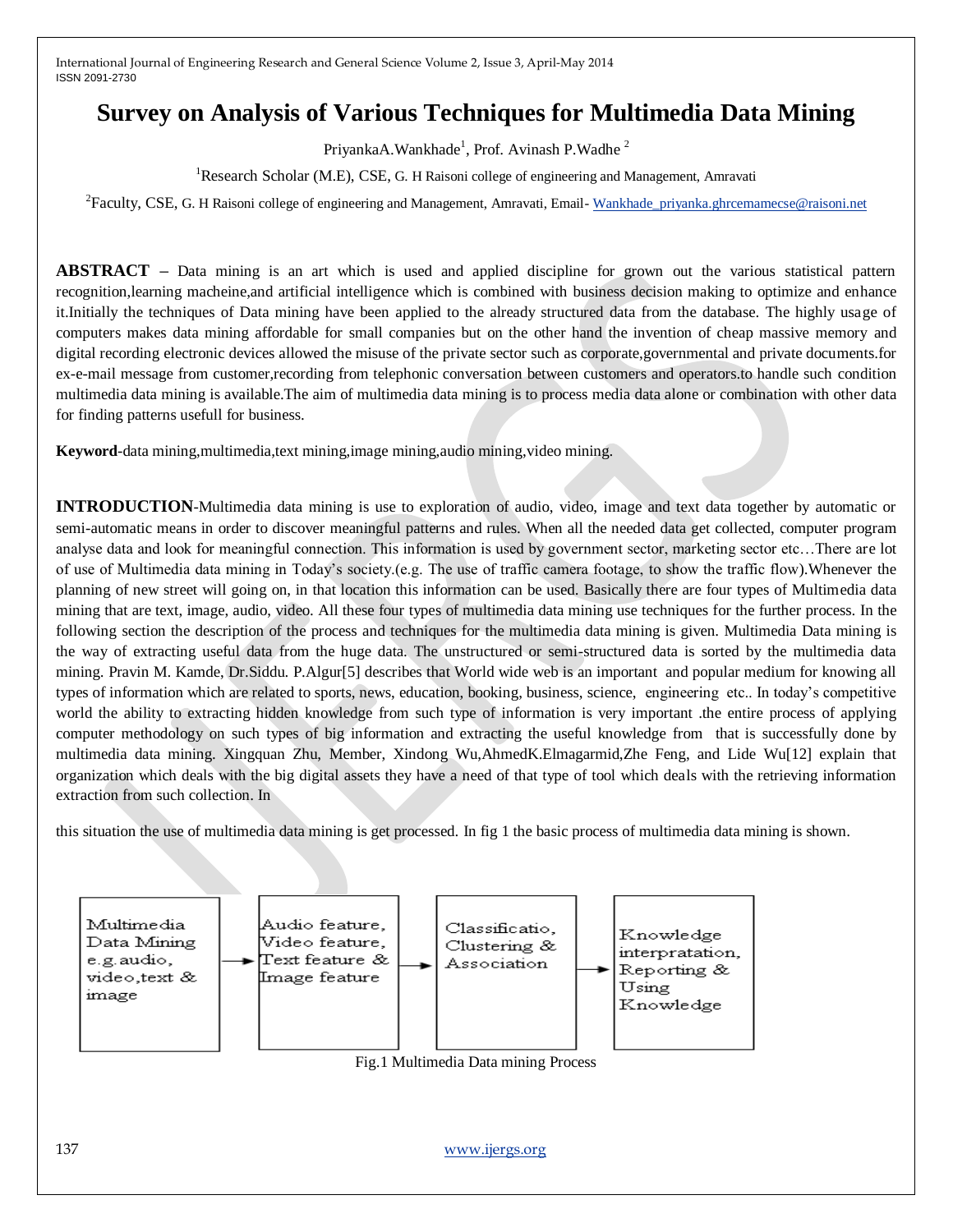**LITERATURE SURVEY-**Bhavani Thuraisingham [10] explains that Multimedia data mining process is done by using some important techniques. In figure 1 the basic process of Multimedia data mining with their techniques is given. In the figure text, audio, video, and image are combine explained here the common process for mining all types of multimedia are shown. Starting point is the selection of multimedia type .i.e. audio, video, Images, text; it can also be called as raw data. Then the goal of text feature, audio feature, video feature, image feature is to discover important features from raw data. At this stage the data pre-processing is done. Data pre-processing includes feature extraction and transformation. If the informative features can be identified at the feature extraction stage. Detailed procedure depends highly on raw data. Finally the result of all these stages gets in the final stage. Knowledge Interpretation and reporting and using knowledge. It is the post processing and result evaluation stage. S. Kotsiantis, D. Kanellopoulos, P.Pintelas [11] describes that, as compare to data mining, multimedia data mining covers higher complexity resulting from: i) The huge volume of data, ii) The variability and heterogeneity of the multimedia data and iii) The multimedia content. A. Hema,E.Annasaro[1] explain All the views and ideas of all authors in field of multimedia data mining. The need ofimage mining is mainly focussed. Image mining have the great importance in the geological field, biological field, and pharmacy field. Pattern matching technique plays a vital role in Image mining. The process of extraction of useful Information hidden inside the image can be retrieve by pattern matching technique also. Xinchen ,Mihaela Vorvoreanu, and Krishna Madhvan[2] give knowledgeful information for those students or people who spend their more time on social media sites such as twitter, Facebook and you tube .And their elder ones worry about them, but by mining video also student can be focus on their study also. The focus of the paper is highly on the engineering students. NingZhong, Yuefeng Li, and Sheng-Tang Wu[3] describe the effective discovery of pattern which is used in text mining. Digital data on the internet is growing day by day, for turning such type of data in useful form, the need of text mining is occur. patterns can be discovered with Pattern Taxonomy model, Pattern deploying Method, inner pattern evolution. K. A. Senthildevi, Dr.E.Chandra[4] deals with the all technique's used in audio mining. In the areas of speech, audio processing and dialog the need of data mining is emerge. Speech processing process on the speech data mining voice data mining, audio data mining ,video data mining and conversation data mining . Speech data mining is useful for improving system operation and extracting business intelligence. And voice data mining (VDM) find and retrieve group of spoken documents such as TV or FM. audio of birds and pet animals recorded. Video data mining is use for the surveillance video. Conversation data mining is used in call centre. All the problems. Issue of caller gets understood. Pravin M.Kamde, Dr.Siddu.P.Algur [5] the diagrammatical representation of web mining taxonomy, mining multimedia database, text mining, image mining ,video mining, multimedia mining process are explain. Classification model, Clustering model and Association rule are some technique use for multimedia mining.Cory Mc Kay.David Bainbridge[6] describe the greenstone digital library software for extraction of musical web mining audio. feature extraction extension. JMIR is software tool is use for other resources. JMIR includes the components that are jAudio, jSymbolic , jWebminer2.0, jLyrics, ACE 2.0, jMusic Meta Manager, lyric feature, jMIR utilities, ACE XML.

#### **A.Text mining with Information extraction**

Ning Zhong, Yue feng Li, and Sheng-Tang Wu [3] say that there is lot of information is in the textual form. This could be library data or electronic books or web data. The one problem face by text data is, it is not well structured as relational data. In many cases it can be unstructured or it may be semi-structured. So the "Text Mining" is useful for describing the application of data mining techniques to automated discovery of useful and interesting knowledge from unstructured or semi-structured text.)Raymond J. Mooney and Un Yong Nahm [9] describes that, there are several techniques are proposed for text mining. That are conceptual structure, association rule mining, episode rule mining, decision trees and rule induction method. with attachment to this Information Retrieval technique is widely use for performing task such as document matching, ranking and clustering. From large text database, extraction of patterns and association is done by text mining. For text document, identifying the keywordsthat summarizes the content is needed. Words can occur frequently, Such as "the", "is", "in", "of" are no help at all, since they are avoided in every document. During the pre-processing stage these common English words can be removed using "stop-list"Bhavani Thuraisingham [10] describe that One can form association from the keywords. In one article the keyword can be "Belgium, nuclear weapons" and keyword in another article can be "Spain, nuclear weapons". The data mining could make the association that author from Belgium and Spain write articles on nuclear weapon. Fig 2 shows the process of Text mining. Xinchen ,Mihaela Vorvoreanu,and Krishna Madhvan[2] give knowledgeful information for those students or people who spend their more time on social media sites such as twitter, Facebook and you tube .And their elder ones worry about them, but by mining video also student can be focus on their study also. The focus of the paper is highly on the engineering students. Fig 2 shows the process of text mining.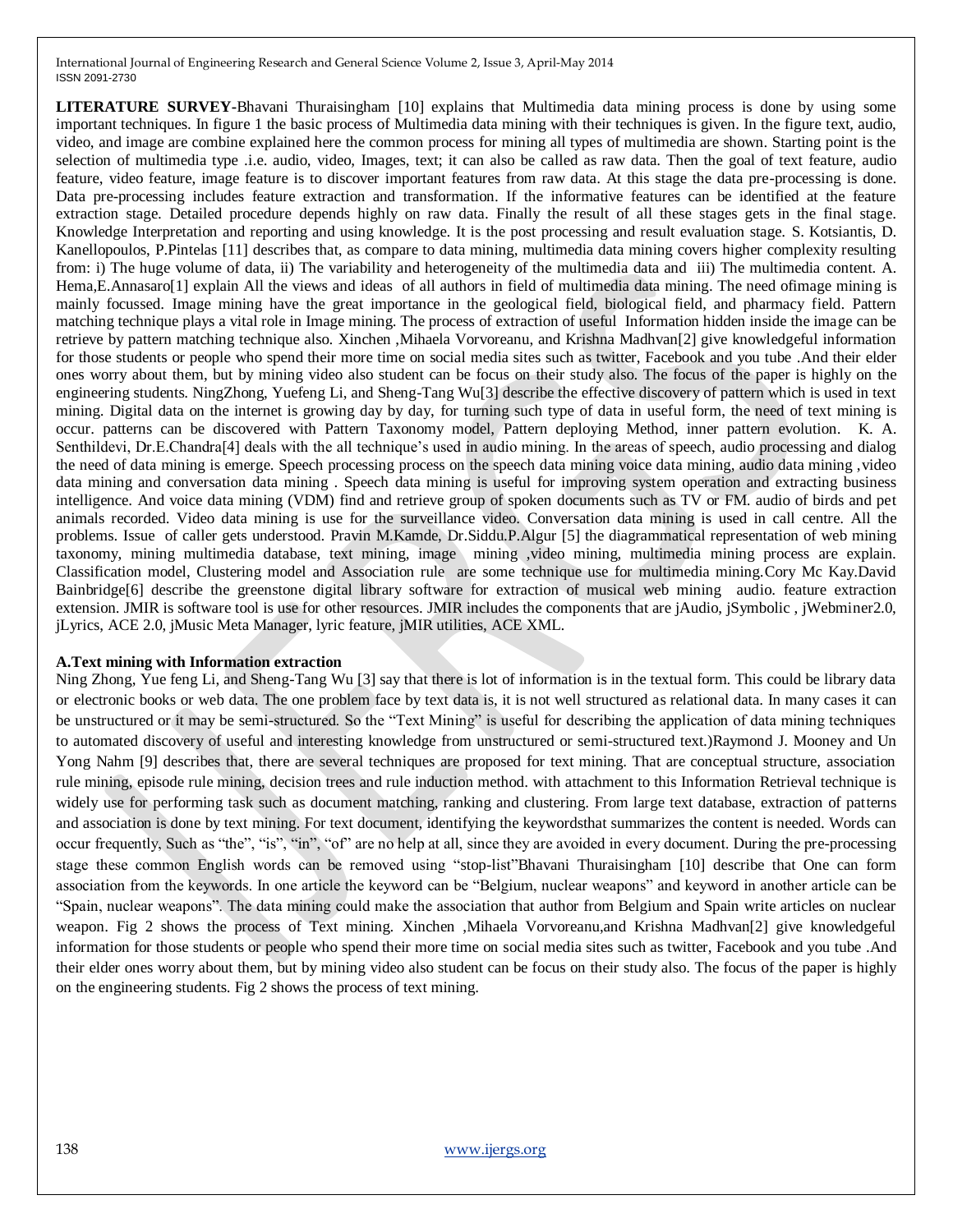

Fig.2 converting unstructured data to structured data for mining.Bhavani Thuraisingham [10]

**B.Image mining with Information extraction-**Nearly the techniques use for all types of multimedia data mining are identical, But the structure of various multimedia types are different, so according to that, the process of the mining of various multimedia type is different. Sometimes question get arises, if there is an availability of image processing so exactly what is the use of image mining? Image processing applications are in various domains, such as medical imaging for detection of cancer, Satellite images processing for space and intelligence application. Images include the geographical area, structure of biology.Tao Jiang ,Ah-Hwee Tan[7] explains that, important application of Image mining is, image mining not only detect the outcome from unusual pattern in image but also identify recurring themes in image, both these thing are done at the level of raw images and with higher-level concept. to find existence of pattern within a given description, the Matching technique is used.A.Hema,E. Annasaro[1] says that In the field of image mining, image matching is the vital application. There are so many techniques have been developed till today and still research for developing the optimized matching technique is going on. Nearest neighbourhood technique, least square method technique, coefficient of co-relation technique, relational graph isomorphism technique all these are matching techniques. Nearest neighbourhood technique is an important technique used in applications where objects to be matched are represented as n-dimensional vector. Fig 3 shows the process of image mining



Fig.3.Image Mining Process.)Pravin M .Kamde, Dr. Siddu. P. Algur [5]

**Video mining with feature extraction-**Video mining is the third type of multimedia data mining. Video is the combination of images so the first step for successful video mining is to have a good handle on image mining. Ajay Divakaran, Kadir A. Peker, Shih-Fu Chang, Regunathan Radhakrishnan, Lexing Xie[11]says that, In terms of feature extraction, video feature extracted for each shot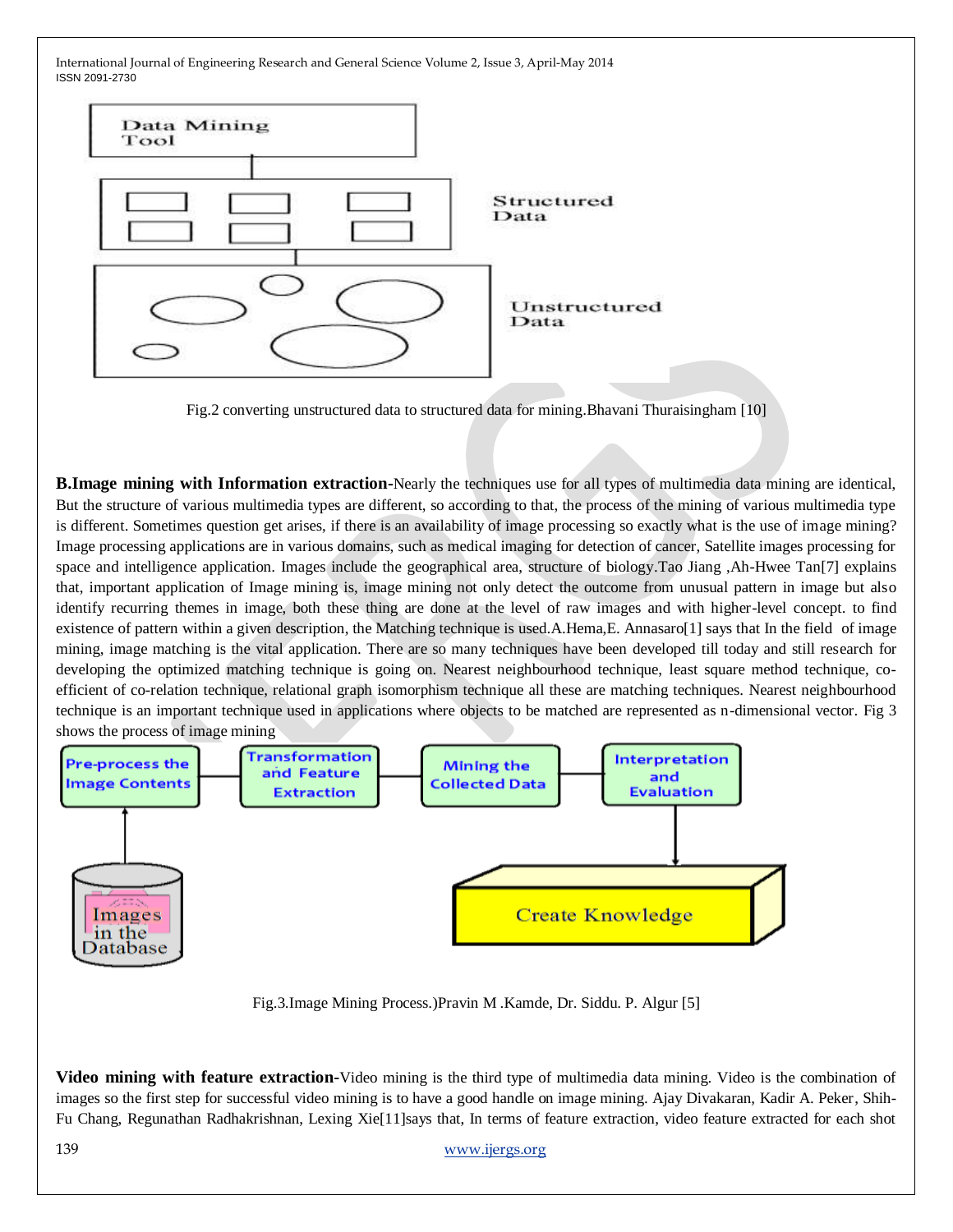based on detected shot boundries. There are totally five video feature extracted for each shot, namedas,pixel\_change,histo\_change,background\_mean,background\_var,anddominant\_color\_ratio.when the raw data is taken for the information extraction in video mining these five features are help for mining the video.) Mei-Ling Shyu, Zongxing Xie, Min Chenand Shu-Ching Chen[8] describes The basic techniques for video data mining, that are pre-processing of raw data, classification and association. In pre-processing of raw data technique, the important terms are get considered, that are, video shot detection and classification, video text detection and recognition, camera motion characterization, and salient audio event detection. Now in association Mining technique there are three terms are get considered that are video data transformation, definition and terminology, and video association mining. Video mining is day after day improving their techniques in various ways. Fig 4 shows the direct video mining process.



Fig.4.Direct video mining Bhavani Thuraisingham [10]

**Audio mining with feature extraction-**In multimedia application, Audio data plays vital role.Cory McKay. David Bainbridge[6]describes that Music information basically have two categories. a)Symbolic and b)Audio information. Audio is now became the continuous media type like videos. The techniques used in audio mining is similar to techniques used in video mining. audio data can be available in any form such as speech, music, radio, spoken language etc. The primary need for mining the audio data is the conversion of audio into text, using speech transcription technique this process can be done. other techniques are also available for this such as keyword extraction and then mining the text. Audio mining is that type of technique which is used to search audio files. K.A.Senthildevi, Dr.E.Chandra[4] explains that there are two main approaches of audio mining. 1) Text based indexing and 2) Phoneme based indexing. Text based indexing deals with the conversion process of speech to text. And Phoneme based indexing doesn't deals with conversion from speech to text, but instead works only with sound. Fig 5 shows the process of Audio mining.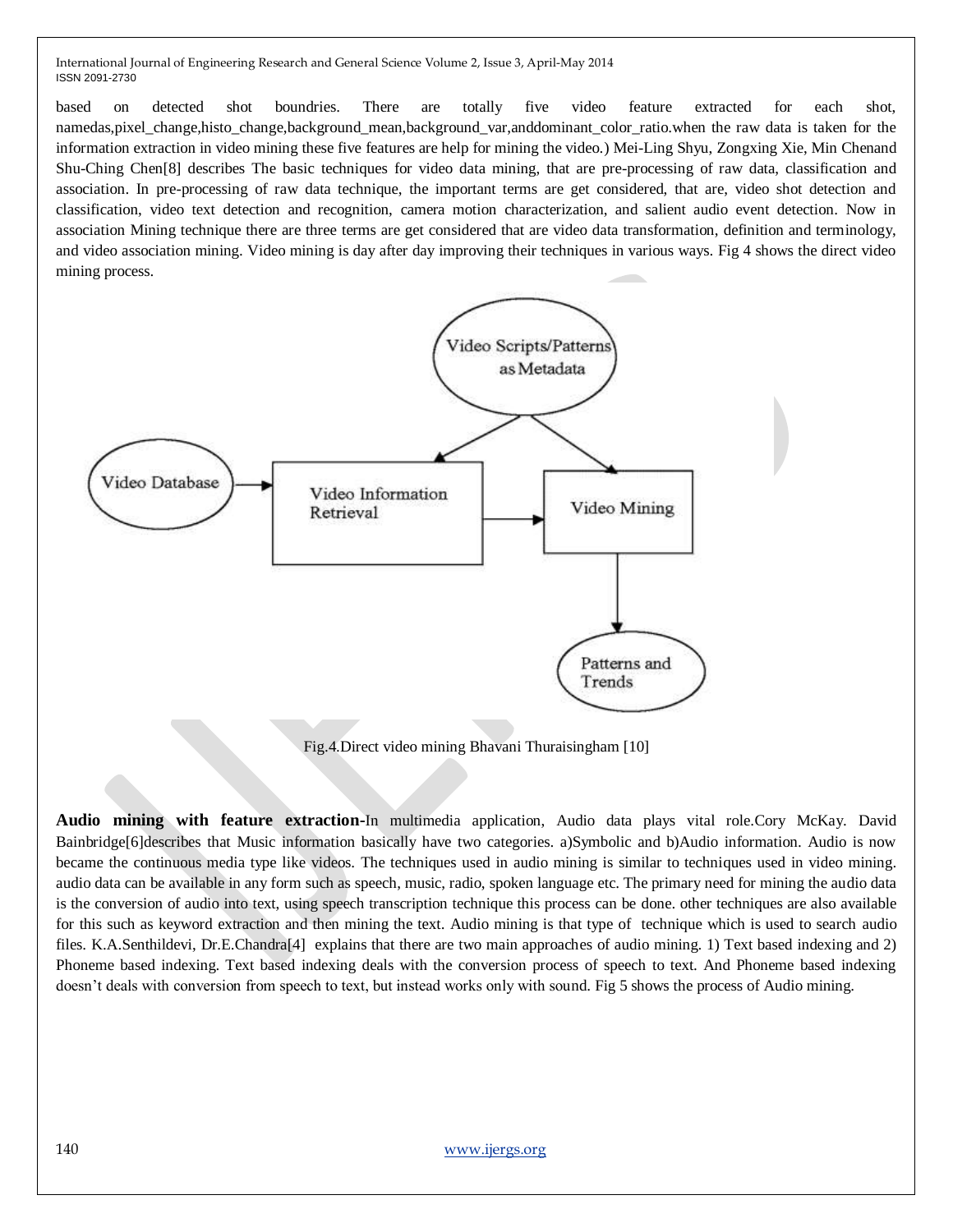

Fig.5.Mining text extracted from audio. [10]

# **APPLICATION of MULTIMEDIA DATA MINING**

Multimedia data mining is the big application for all types of sectors and field. In today's society multimedia is the essential part of all kinds of work. Some application of multimedia data mining is as follows.

A. To Know the geographical condition, agriculture, forestry, crops measurement, monitoring of urban growth, mapping of pollution, mapping of ice for shipping. Identification of sky object the satellite data is used.[5]Pravin M. Kamde, Dr.Siddu.P.Algur B.The use of Audio and video mining can be seen in movie mining system.

C. For vehicle identification, traffic flow, and the spatio-temporal relations of the vehicle at intersection, the mining of traffic video sequences is used.[8]Mei-Ling Shyu,ZongxingXie, Min Chenand Shu-Ching Chen.

D. For detecting sports video, or in big shops, the video mining is used.

## **CONCLUSION and FUTURE SCOPE**

In this paper the description of techniques which is needed by the multimedia data mining is given. In text mining two approaches are used for information extraction. In first approach the general knowledge can extract from direct text. And in second approach, one can extract structured data from text documents. In image mining matching technique is used for finding the existence pattern of an image. To handle video mining, one should know all about the image.

## **REFERENCES:**

[1]A.Hema, E.Annasaro. "A SURVEY IN NEED OF IMAGE MINING TECHNIQUES", International Journal of Advanced Research in Computer and Communication Engineering (IJARCCE) ISSN (Print) : 2319-5940 ISSN (Online) : 2278-1021, Vol. 2, Issue 2, February 2013.

[2]Xinchen,MihaelaVorvoreanu,andKrishnaMadhvan,"Mining Social Media Data for Understanding Students' Learning

Experiences", IEEE computer society.1939-1382(c)2013 IEEE.

[3]NingZhong, Yuefeng Li, and Sheng-Tang Wu, "Effective Pattern Discovery for Text Mining", IEEE TRANSACTIONS ON KNOWLEDGE AND DATA ENGINEERING, VOL. 24, NO. 1, JANUARY 2012.

[4]K.A.Senthildevi, Dr.E.Chandra, "Data Mining Techniques and Applications in Speech Processing - A Review", International Journal of Applied Research & Studies(IJARS) ISSN 2278 – 9480Vol.I / Issue II /Sept-Nov, 2012/191.

[5]PravinM. Kamde, Dr.Siddu.P.Algur. "A SURVEY ON WEB MULTIMEDIA MINING", the International Journal of Multimedia & Its Applications (IJMA) Vol.3, No.3, August 2011.

141 [www.ijergs.org](http://www.ijergs.org/)